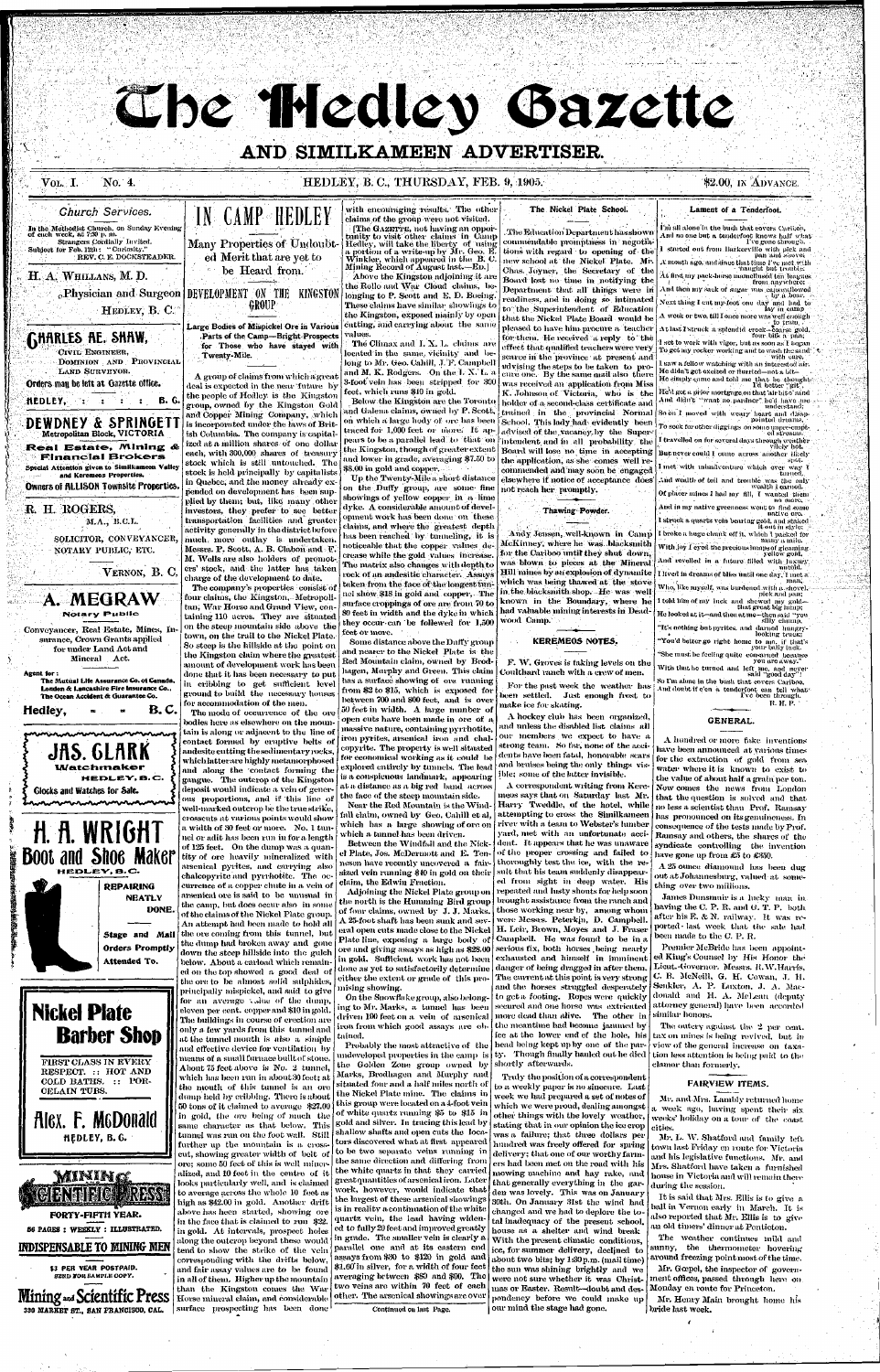

 $\boldsymbol{r}$ 



1905

|                 | Sun. Mon. Tues, Wed. Thu. Fri. Sat. |                   |         |         |           |    |
|-----------------|-------------------------------------|-------------------|---------|---------|-----------|----|
|                 |                                     |                   |         | $\cdot$ |           |    |
| 5               | 6.                                  | $\mathbf{7}$      | $8 \t9$ |         | $10 - 11$ |    |
| 12 <sub>1</sub> |                                     | 13 14 15 16 17 18 |         |         |           |    |
| 19              | 20                                  | 21                | 22      | - 23    | $_{24}$   | 25 |
| 20              | 27                                  | 28                |         |         |           |    |

BE REASONABLE.

To "give the devil his due," is only one kind of fair play which even his satanic majesty has a right to expect, and if the factious oppositionists in British Columbia in the press and elsewhere wish to lay claim to any reputation for fairness they would do well to ask themselves whether they are carrying out that maxim in their treatment of the government at Victoria. In spite of promises made and unfulnlled there are evidences that the administration at Victoria to-day is more of a business government than British Columbia has ever had. Compare the Lands and Works department of to-day and the despatch used in keeping up the work with that of the period when Mr. W. C. Wells or any of his predecessors were in charge of the department. Some crown grants both for pre-emption and mineral claims have been issued during the past summer in from three to four weeks after the application was made. Who ever managed to get one in less than five months during Mr. Wells' incumbency? In the Mines department also the mineral output for 1904 and other statistics of the department was ready before 1905 was ten days old. To seeare a betterment of this kind a sharp stick must have been used with some of the old fogy sub-heads, whose services might have been dispensed with to the advantage of the service. So much for these departments, but in all probability it will be the Finance Minister's department where the greatest evidence of the introduction of better business methfirst time in many years, some maintain.

Similkameen Advertiser. Issued on Thuesdays, by the Henley GAzerr<br>PEINTING AND PUBLISHING COMPANY,<br>LIMITED, at Hedley, B. C.

**Subscriptions in Advance** 

#### 

#### **Advertising Rates**

Measurement, 12 lines to the inch.

Transient Advertisements-not executing on matern Advertisements—not executing once<br>
find, \$1.00 for one insertion, 25 cents for<br>
each subsequent insertion. Over one inch<br>
10 cents per line for this insertion and if<br>
cents per line for each subsequent insertion.<br>
T

Land Notices-Certificates of improvement etc.<br>SLan for 60-day notices, and \$5.00 for 30-day notices.

Contract Advertisements-One inch per month St.25; over I inch and up to 4 inches, \$1.00<br>per inch per month. To constant advertisers faking larger space than four inches, on<br>application, rates will be given of reduced<br>charges, based on size of space and length of time.

Advertisements will be changed once every<br>month if advertiser desires, without any extra<br>charge. For changes oftener than once a month<br>the price of composition will be charged at regniar rates.

Changes for contract advertisements should<br>be further office by noon on Tuesday to secure<br>artention for that week's issue.

A. MEGRAW,<br>Managing Editor.

.<br>Full Moon<br>Feb. 19. New Moon<br>Feb. 4 First quar.<br>Feb. 12. Last quar.<br>Feb. 26 1905 FEB.

ods will be found, and for the hearts, what a trial it must be attempt made to have revenue hauled in over a wagon road. and expenditure maintain the But they can get used to it like relative positions which business seme of the rest of us. The men demand that they should Similkameen has been frozen For the last thirty years, with mer and winter for the last

the single exception of the year quarter of a century or more. 1879, there has been the usual They tell us that the C.P.R. deficit to announce, until the and Jim Hill may begin to finances of the province had thaw us out next summer. reached such a state that we Perhaps so.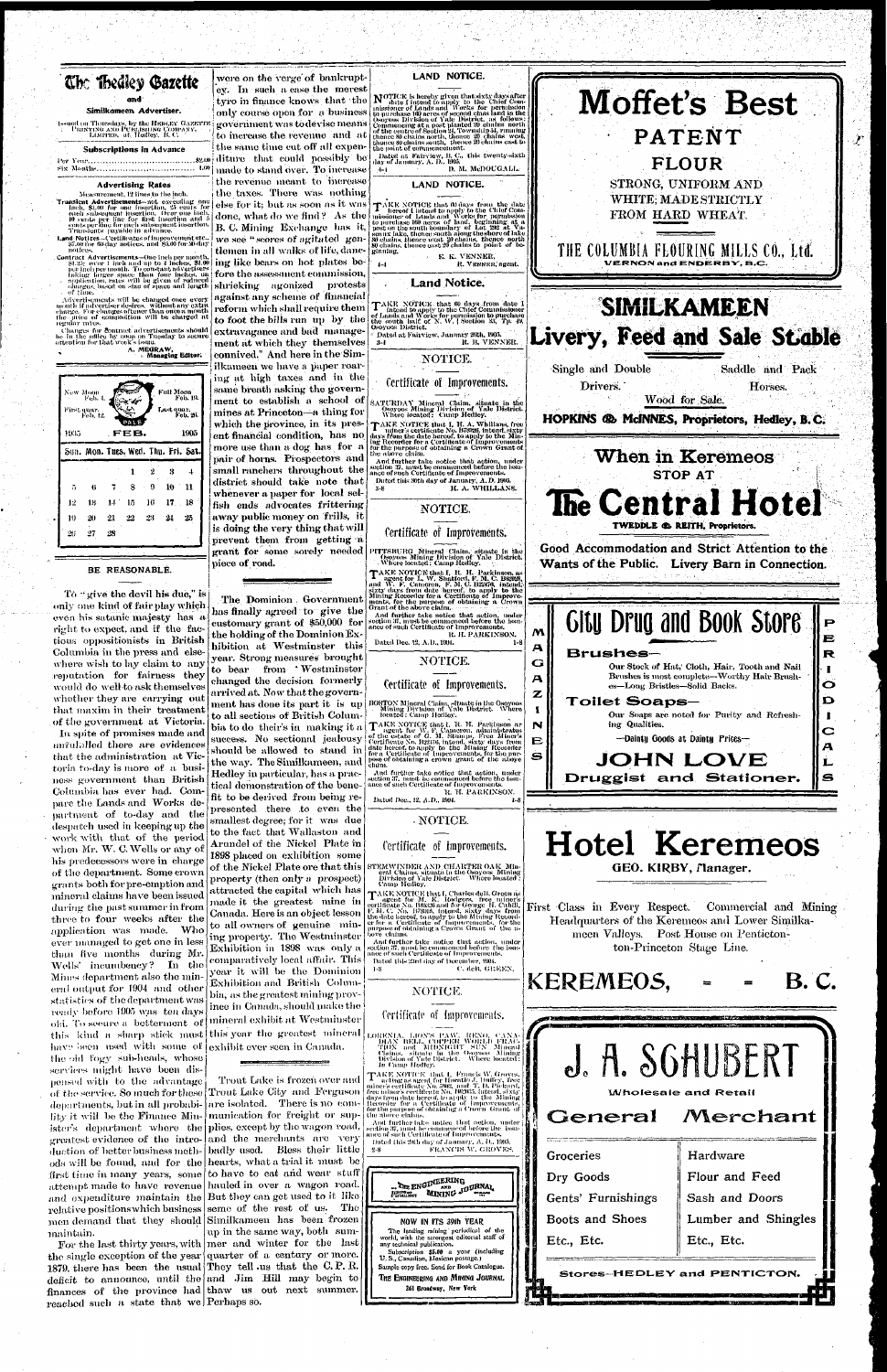# Town and District.

Don't forget the Board of Trade on Monday night at 7.30.

Mr. H. S. Joyner was confined to the house for a few days last week.

 $\mathcal{L}$ 

Mr. F. H. French returned from 'Fairview on Monday.

China New Year began last Friday, and local Chinks are in the throes of a celebration.

Hedley bachelors are talking up a hall in the near future. In all probability a committee will soon be at work.

Vernon has organized a rifle association under the provisions of the Militia Act for a Civilian Association.

The slight,though sudden, dip in the temperature last week, following the long spell of spring-like behavior, is responsible for sundry indispositions.

Until the ice crop is safely housed, there is always the danger that Hedleyites may have to take their "gin fizzes," lagers and sundry other decoctions hot next summer.

L. W. Shatford, M.P.P., left for Victoria on Tuesday's boat from Penticton to attend the opening of the Legislatiire which takes place to-day.

**f**  A townsite is being started at Larkin, on the S.& O. eight miles north of Vernon. D.R.Young of "air in motion" fame is rolling the ball.

The new 175 horse power engine for Daly Reduction Co.'s auxiliary steam plant arrived this week and is being put in place.

Geo. B.Winkler, formerly of Hedley, has opened up a real estate and mining broker's office in Penticton. All signs point to lively times on the opening of spring in the town at the foot of the lake.

Sunday and went to Princeton Monday morning. Tn about a week or less the telephone instruments are expectad to he in place and connection with the outside world established.

An intelligent compositor on the Vernon News made the good people of Penticton hot by handing out too Lamb, Thos. R. Cusack and E. Jacobs much cold to them. The Penticton scribe wrote it "11 above zero" and the luckless compositor made it read "be- ( low zero."

A few of Mrs. A. Garrison's friends surprised her on Tuesday evening, candy pulling being the chief feature. Everyone had a share of taffy to pull, and at the last Hocking and Oliver had the most of it. A most enjoyable evening was spent by all present.

The GAZETTE is blushing deeply because of the many kind and complimentary references from the provincial press. The district papers, city dailies and the technical monthly magazines have all been most kind in their reception of the new paper, Thank you gentlemen, all. The GAZKTTE will try to merit the many enconiums. With  $\vert \vert$ only two mails a, week, and fifty-two  $\frac{8}{3}$ miles removed from the nearest railway or steamboat point, it is working  $\left| \right|$ under disadvantages unknown to many of our contemporaries. For a few months the publishers will have to he satisfied with something far short of what they would like to turn out, but better times are ahead, and when conditions become more favorable better things may be expected.

The Ladies Sewing Circle of the Hedley Methodist Church met at the home of Mrs. M. A. Greenhill. A pleasant . afternoon was spent. Sewing was the order of the afternoon after which light refreshments were served. The "Circle", will meet with Mrs. Rodgers next Wednesday.

A gang has been at work this week clearing the ice from the flume, which will enable them to secure a greater volume of water at the penstock.

The meteorological department's thermometer, which is under the care of Mr. Brown at the Daly Reduction C'o's office, took a. severe chill last week, and has not since resumed busisatisfied with everybody's weather up there, 'the same as the rest of us.

Father E. CI. Bellot, O. M. I.., held mass in Hedley on Tuesday morning at the residence of Mr. A. McKinnon on Scott Avenue, when a fair attendance of the members of the R. C Church were present. This is the first time that holy mass has been celebrated in Hedley.

W. J. Sitodgrass was in town on the harm done. It is not often that any-P. Helstab had a harrow escape from serious injury iu a fall off the scaffold of E.D. Boeing's new building on Tuesday morning. In trying to catch part of a roll of building paper which had been tossed to him he lost his balance and fell about 16 feet down among the joists. A severe shaking up was all thing of the kind comes his way as he is a careful skilled mechanic.

The latest to join the ranks of newspapordom in British Columbia is Martin Burrel. the talented nurseryman | \ of Grand Forks, and conservative candidate in the last election, who has bought out the News-Gazette. I). MeCallum will act as business manager of the paper. Newspaper work is not new to Mr. Burrell, who has  $\frac{m}{2}$ contributed a great deal to leading papers on horticultural subjects.

ness. Since then they have had to be ten-feot pole during the measuring place, of Mr. Lamb who has retired from active work in connection with the Mining Record, though still retaining the position of chairman of directors. It is Mr. Jacobs' intention pended until a more convenient season. to change the date of publication of the! Mining Record from the 1st of each month to about the 12th. Rev..A. J. Fowlie came down from : Princeton on Sunday to hold his regular monthly service. On the second Sunday after the Hedley service he goes to Fairview which means a trip for him of 130 miles from Princeton and return. This shows the folly of having him located at Princeton to work a field with Fairview at one end and Princeton at the other. The ecclesiastical dignitary who laid out this field must either have a great head for local geography or had broken his pi-ocess.

Vernon Hockey team suffered defeat from Rossland at Vernon last week. Score was five to four.

A supply of paper which is twelve days late and not here yet is responsible for the Gazette having only four pages this week.

Outside advices indicate that the bond on the Horsefly on Nickel Plate mountain will result in vigorous development next summer.

E. A. Haggan has decided to suspend publication of the Okanagan Herald, which has been nominally published at Vernon and printed in Revelstoke.

> The ice harvest started in last week full swing, on the Similkameen river, but was suddenly stopped by a flow of water over the top. As February shin baths were not popular with the icemen operations were temporarily sus-The ice was of good quality, and per-

.Kelowna is not satisfied with a telephone service and prefers telegraph instead, to obtain greater secrecy as well as to be able tb hind bargains, which do not hold in law over the 'phone.

A basket-ball match had been arranged to take place in the gym. last Saturday night, between the town and the Daly Reduction Co's works, but had to be abandoned on account of no electric current being on to supply the necessary light.

Mr. Chas. Greer, of Cranbrook, is stopping at the Commercial. He is looking over the district, and is very well pleased with Hedley and the Similkameen. It is to be hoped that Mr. Greer will decide to cast in his lot with Hedley and come in for his share of the good things in store. •

> Being Equipped with all Modern Conveniences—Electric Light, Telephone, Baths, Etc. : : : :

Horse-Shoeing and all kinds of Blacksmithing done. : :

**K** HEN journeying to the range your plans to stop and rest a while at the 10NA HOUSE, the halfway hotel between Midway and Sidley. This is where the stage stops for dinner. Good Accommodation at Moderate Rates.

At the annual general meeting of shareholders in the British Columbia Record. Ltd.. held at the company's office, Victoria, on Wednesday morning, 1st inst., Messrs H. Mortimerwere elected directors for the ensuing year. Mr. Jacobs, who early in January succeeded Mr. Lamb as editor, was appointed managing director in

Development work is being pushed

on the Lillooet properties recently bonded by Mr. M. K. Rodgers. Accounts all pass through the head office at Hedley, whence the sinews of war are furnished to carry on the campaign.

A contingent from Medley attended the Bachelors' Ball at Princeton on Tuesday night. On their return they reported an exceptionally successful affair, forty couples being present, the music good and the management excellent. The Princeton committee of management must certainly have outdone themselves in making visitors at home, for the universal verdict was "they used us white."

The Phoenix Pioneer's mid-winter number is to hand. The publisher, Mr. Wilcox has done himself proud and performed a most valuable service for the Boundary District. The number is replete with statistics of the progress of mining in the Boundary, and is an eye-opener as to the enormous scale on which mining operations are being carried on there. The descriptive articles are all good and altogether this mid-winter number of the Pioneer is one that the publisher may well be proud of.

The Vernon News speaks of a movement in the upper country to have the telephone line extended southward from Kelowna connecting with Peachland; Sunnnerlandand Penticton. That is exactly what we want down here in the Similkameen and Lower Okanagan. Our direct business interests lie with the upper Okanagan rather that with the Nicola. Here is work for the Okanagan Board of Trade, and they will find the Hedley Board of Trade ready to back them up.

The Friday Club held their last meeting at Mrs. Boeing's. ,This club is now thoroughly organized, and the members will be glad to have any ladies in the city who are interested in the discussion of literary topics join them. The next meeting will be held at the home of Mrs. Forbes at 2.30. Roll call will be answered by quotations from Lord Lyttoh, and the programme will consist of a Book Review 'Lucille' by Mrs. Forbes,with biography of Lytton and selected reading, 'The Apple of Life from, his works by other members of the club.

haps it would have been prudent to do a little winter fishing after ice blocks,

this batch should go down stream there may not he enough frost left this



VALENTINES ! at the Drug and Book

Store.

School books at the Drug and Book

Store.

a little winter fishing after ice blocks,<br>however great the discomfort, for if  $\left|\mathbf{FAIRVI}\mathbf{E}\mathbf{W}\mathbf{,B}\mathbf{.C}\mathbf{.}\right|$ 

This house was lately over-

hauled and enlarged, and

is now comfortable and

convenient.

Charges moderate.

Livery, Feed

**Hedley** 

*GEO. E. WINKLER,* 

*Penticton, B. G.* 

winter to make any more.

**Real Estate and Mining Broker. Correspondence Solicited from Those Having: Property to Sell.** 

**and** 

Sale Stable

**HEDLEY,** = - **B.C.** 

**and Similkameen fed Cattle** 

> have long been noted for furnishing the finest meats for the Boundary and the .Kootenays.

Buy it at home and know that you are getting the

**Choice Meats Always on Hand.** 

BEST.

**OTEL EDLEY**  The Leading House For Commercial Men. Best Only Provided for Table and Bar. D. G. HACKNEY, Prop.





**>Ratte s TVlocSeraitoc** 

A. McDermott. Proprietor.

n MB Bebare and David States of Commission and Commission and Commission and Commission and Commission and Com

GEO. ft. SPR0UL&,

Proprietor.

**H. JONES, Proprietor.** 

**J. s. McLean,** 

Proprietor.